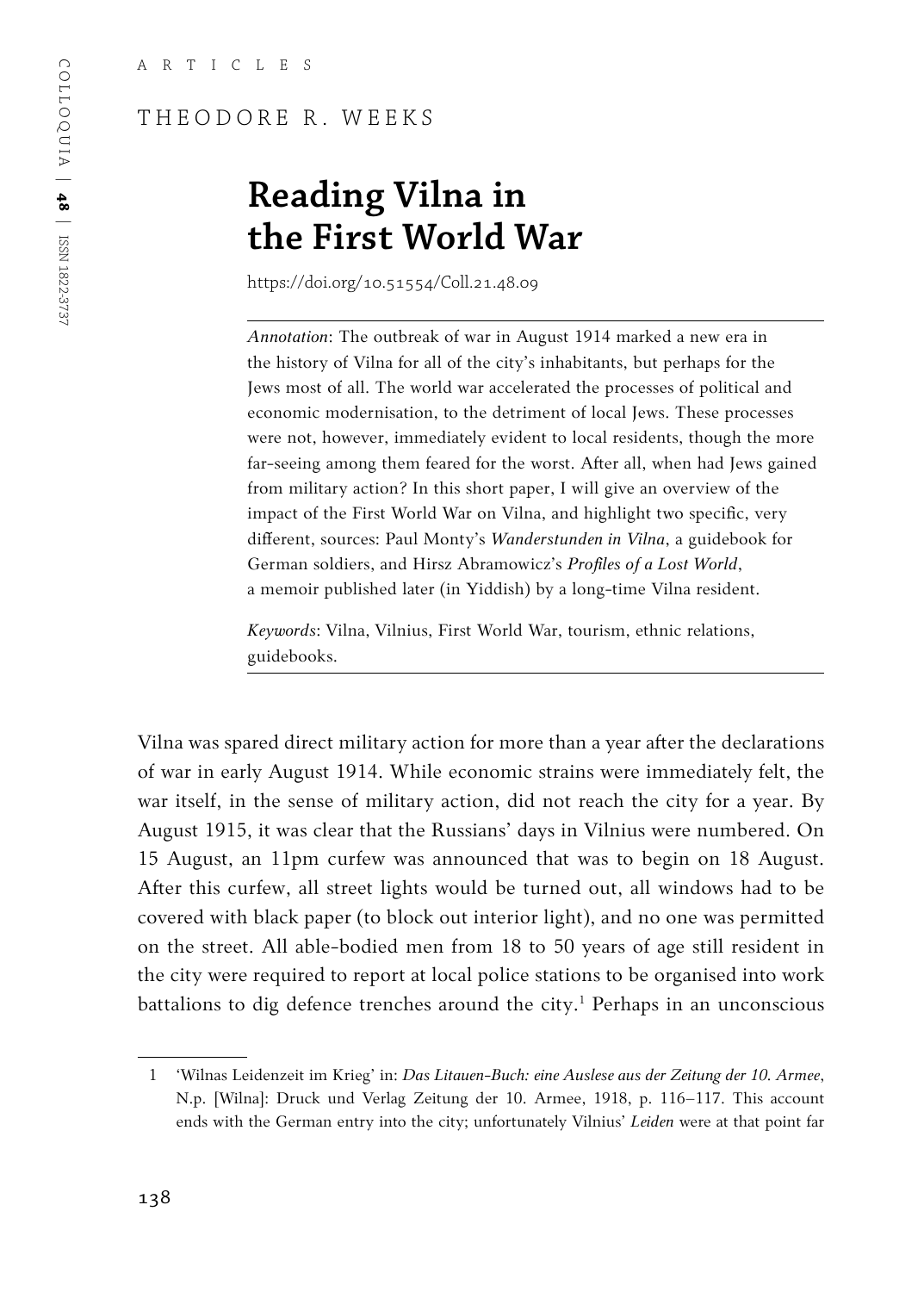admission that they could not themselves keep order, in that month the Russians allowed a volunteer city police force or militia to be organised.

One Jewish militia member, the teacher and writer Hirsz Abramowicz, recalled that by joining the militia, men hoped to protect themselves and their families from deportations into Russia. As Abramowicz recalled, most members of the militia were Polish, but with a few Jews as well. Their duties were to regulate traffic, and, in general, keep public order.<sup>2</sup> By early September, the city was full of rumours of impending deportation, aerial bombing, and worse. Many fled from the city as the Russian troops withdrew and the Germans approached, fearing reprisals and brutality from the Russians now that their military defeat seemed assured. German bombs were dropped on the city, newspapers ceased to appear, and in general daily life was heavily disrupted. On 15 September, one eyewitness wrote: 'Vilnius is already becoming cut off from the world.' On 18 September, the retreating Russians attempted to blow up the bridges over the River Neris, but in their haste only succeeded in damaging them. The same day, the Germans entered the city.<sup>3</sup>

## **The first months of German occupation**

On Saturday 18 September, German troops began to stream into the city, across the damaged but still intact Green Bridge. The Polish journalist Czesław Jankowski noted in his diary: 'After a month's siege, the Germans forced the Russians to withdraw to the east and took Vilnius, without a shot.' Jankowski also remarked on the apparent lack of major damage to any structures in the city, and that despite the numerous explosions heard in the night, both the railroad station and the gasworks remained intact. By noon, a proclamation in five languages announcing the German occupation of Vilnius was being plastered along the city's streets.4

from being over. On the military operations from the German point of view, see Erich von Ludendorff, *Ludendorff's Own Story*, New York: Harper & Brothers, 1919, Vol. 1, p. 197–202.

<sup>2</sup> Hirsz Abramowicz, *Profiles of a Lost World: Memoirs of East European Jewish Life Before World War II*, translated by Eva Zeitlin Dobkin, edited by Dina Abramowicz and Jeffrey Shandler, Detroit: Wayne State University Press, 1999, p. 177–178.

<sup>3</sup> Peliksas Bugailiškis' diary in Klimas, *Dienoraštis*, p. 18–25.

<sup>4</sup> Jankowski, *Z dnia na dzień*, p. 235–237.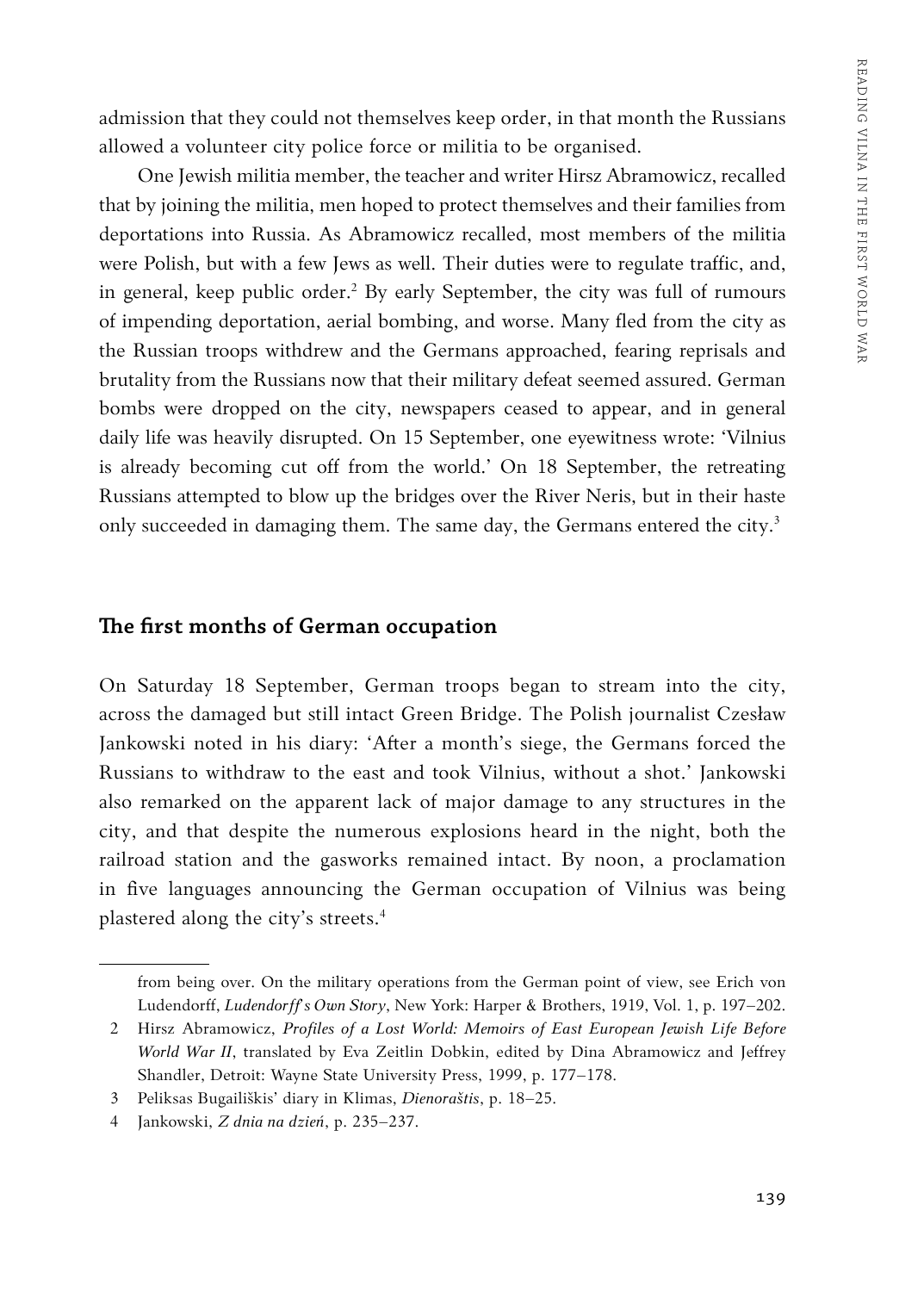The proclamation, signed by Graf Pfeil, began by announcing that 'German forces have expelled the Russian army from the Polish city Wilno,' noting that the city was 'always a pearl in the glorious Kingdom of Poland'. No other national group aside from Poles was mentioned here, giving the impression that the city and its surroundings were populated exclusively by Poles. As one might expect, Graf Pfeil also warned against any attacks on German soldiers, but did this, so to speak, apologetically, ending: 'I do not wish to carry out any punitive measures (*Strafgewalt*) in Wilno. God bless Poland!'<sup>5</sup> Abramowicz notes tartly that despite the generous words (for Poles, anyway) in Pfeil's proclamation, 'This Prussian "freedom" endured for barely an hour,' after which the proclamation was taken down and replaced by far stricter ones.<sup>6</sup>

Abramowicz's 'hour' may be a figure of speech, but the tenor of German proclamations did change quickly, and for the worse. On 21 September, residents of Vilnius were informed that any messenger pigeons (*Brieftauben*) had to be killed within two days, and admonished: 'It is forbidden for women to sell themselves to German soldiers,' causing local wags to wonder whether this was a suggestion that Vilnius' female population offer themselves for free.<sup>7</sup> Further restrictions followed, from obligatory muzzles on dogs (loose animals would be 'caught and killed') and a hefty 30-mark fee (in cities) for obligatory registration, to a prohibition of street trade in food and drink, to restrictions on public gatherings.<sup>8</sup> In short, it was clear that life under German occupation was to be more orderly, but possibly no less trying, than the previous year under Russian rule.

As Graf Pfeil's initial pro-Polish proclamation had shown, the Germans were vitally interested in using nationalist feelings among the local population to their own advantage. General Erich von Ludendorff's assessment of the nationality

<sup>5</sup> Graf Pfeil's announcement 'An die Einwohnerschaft von Wilno!' (German version) in Stefan Glaser, *Okupacja niemiecka na Litwie w latach 1915–1918. Stosunki prawne*, Lwów: Wydawnictwo Wschód, 1929, p. 159–160.

<sup>6</sup> Abramowicz, *Profiles*, p. 180–181.

<sup>7</sup> Lietuvos mokslo akademijos biblioteka, Rankraščių skyrius (Lithuanian Academy of Sciences Library, Manuscript Division, Vilnius; LMAB), f. 23-23, l. 9. The German text is much more expressive: '*Den Frauenzimmern wird es verboten, sich deutschen Soldaten feil zu bieten*' (The admonition appeared also in Polish and Lithuanian, along with the warning that those [presumably prostitutes] with venereal disease would be arrested).

<sup>8</sup> Ibid*.*, ll. p. 10-25.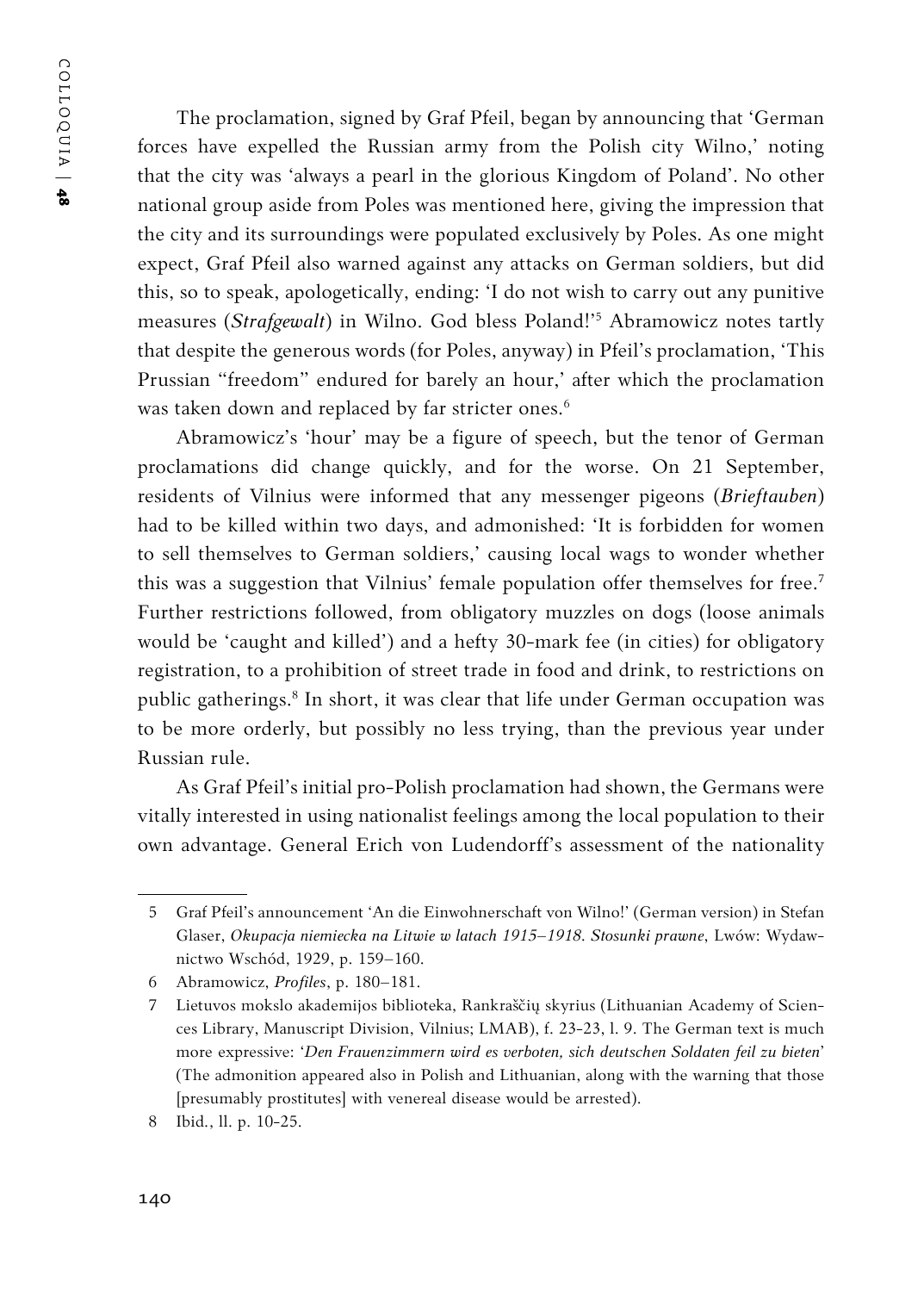situation in the region reflects German priorities: 'The Lithuanians believed the hour of deliverance was at hand, and when the good times they anticipated did not materialise, owing to the cruel exigencies of war, they became suspicious once more, and turned against us. The Poles were hostile, as they feared, quite justifiably, a pro-Lithuanian policy on our part. The White Ruthenians were of no account, as the Poles had robbed them of their nationality and given nothing in return [...]. The Jew did not know what attitude to adopt, but he gave us no trouble, and we were at least able to converse with him, which was hardly ever possible with the Poles, Lithuanians and Letts.'9

The Polish attitude toward the Germans was not, at least initially, so negative as Ludendorff indicated in his memoirs.<sup>10</sup> Still, in a profound sense, Polish and German interests did not coincide. The Poles mainly wished to incorporate the Vilna region into an independent Poland, while the German occupying authorities had more immediate needs on their minds: waging a war, feeding and supplying soldiers, and maintaining public order. A report by a certain von Beckerath to Hindenburg of May 1916 indicated that while some Poles were dissatisfied with German policies, on the whole the German occupying authorities had to take the Poles into consideration, as they made up the 'relative majority' in Vilnius and its region.<sup>11</sup> Von Beckerath may have been trying to put a good face on the situation. Writing at the end of September 1915, Czesław Jankowski noted down in his diary some of the main reasons for increasingly strained relations between Poles and the German occupiers: the quartering of officers and soldiers in Polish homes, the indiscriminate and outrageous (*bez najmniejsziej ceremonji*) thievery of German soldiers (sometimes under the guise of requisitions 'compensated' by worthless scraps of paper), and the ignoring of the 'citizens' committee' set up by (mainly) Poles to help administer the city.<sup>12</sup> Complaints of this sort would only increase in the subsequent years of German occupation.

<sup>9</sup> Ludendorff, *My Own Story*, Vol. I, p. 221–222.

<sup>10</sup> An excellent account of Polish Wilno in the first months of the German occupation is Andrzej Pukszto, 'Wilno pod koniec roku 1915 – na początku 1916. Polskie czy niepolskie?' *Przegląd Wschodni*, 8, Vol. 1, 2002, p. 39–56.

<sup>11</sup> L.A. [Ludwik Abramowicz], ed., *Litwa podczas wojny. Zbiór dokumentów*, Warsaw: Wydawnictwo Departamentu Spraw Politycznych, 1918, p. 7–12.

<sup>12</sup> Jankowski, *Z dnia na dzień*, p. 277–283.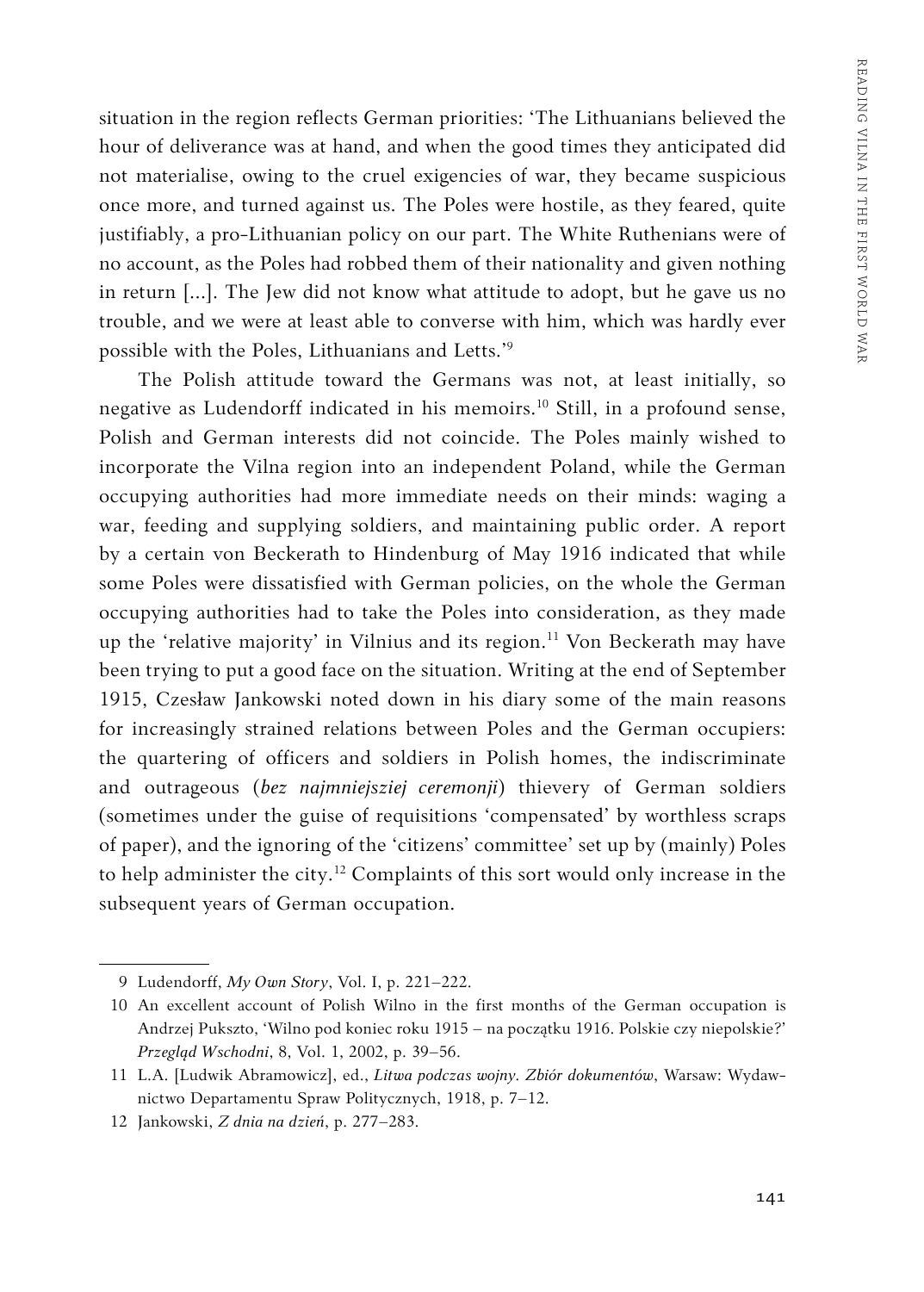Even Jankowski, who as a sympathiser with the National Democrats could hardly be suspected of pro-Jewish sentiments, noted: 'At the present time [29 September 1915] the most irritated and embittered are the Jews. For example, when Jews petitioned to the city commander von Treskow against an order that they keep stores on the sabbath, the commander rejected their petition, remarking that he hadn't had a Sunday off for a year: "This is war, gentlemen!"<sup>13</sup> The Germans were not so much anti-semitic as simply inflexible and intolerant of Jewish religious requirements, for example in requiring that all corpses be buried enclosed in a coffin (which of course violates Jewish religious traditions). The Germans restricted trade, which had been nearly a Jewish monopoly in the region, requiring that grain, fruit, nuts and even fish be sold (for very low prices) to the occupying authorities. In such a situation, with hunger and even starvation a real and growing possibility, the inevitable consequence was a thriving black market, in which Jews, as experienced merchants and traders, played an important role. Despite increasingly draconian threats and punishments, the Germans were unable to control the market (or to feed both army and local population), and succeeded mainly in antagonising the local Jews. But, as Hirsz Abramowicz noted in his memoirs of that period: 'The German occupation during the First World War oppressed everyone more or less equally.' Jews were not singled out for special restrictions, and in some cases survived better under German occupation than Polish townspeople, in particular because of the similarity between Yiddish and German.<sup>14</sup>

Nor were Lithuanians particularly happy about the German occupation. To begin with, there was the provocative description by Graf Pfeil of Vilnius as a Polish city. Then, as we have seen in the von Backerath memorandum, the Germans appeared to not take the Lithuanian national movement very seriously, quite aside from the Vilnius question. A protest signed by leaders of the Lithuanian national movement on the occasion of a German census of Vilnius argued that since their arrival in the city, the Germans had 'further encouraged aggressive Polish policies'.15

<sup>13</sup> Ibid., p. 279–280.

<sup>14</sup> Abramowicz, *Profiles*, p. 186–202. Another excellent source on Jewish life in Vilnius during the First World War is Sh. An-shki, ed., *Pinkas far der geshikhte fun vilne in di yorn fun milhome un okupatsie*, Vilne: n.p., 1922.

<sup>15</sup> 'Lietuvių atstovų pareiškimas Vilniaus miesto vokiečių valdžiai dėl gyventojų surašymo' (dated 19 March 1916) in Edmundas Gimžauskas, ed., *Lietuva vokiečių okupacijoje pirmojo pasaulinio karo metais 1915–1918. Lietuvos nepriklausomos valstybės genezė*, Vilnius: LII, 2006, p. 64–65.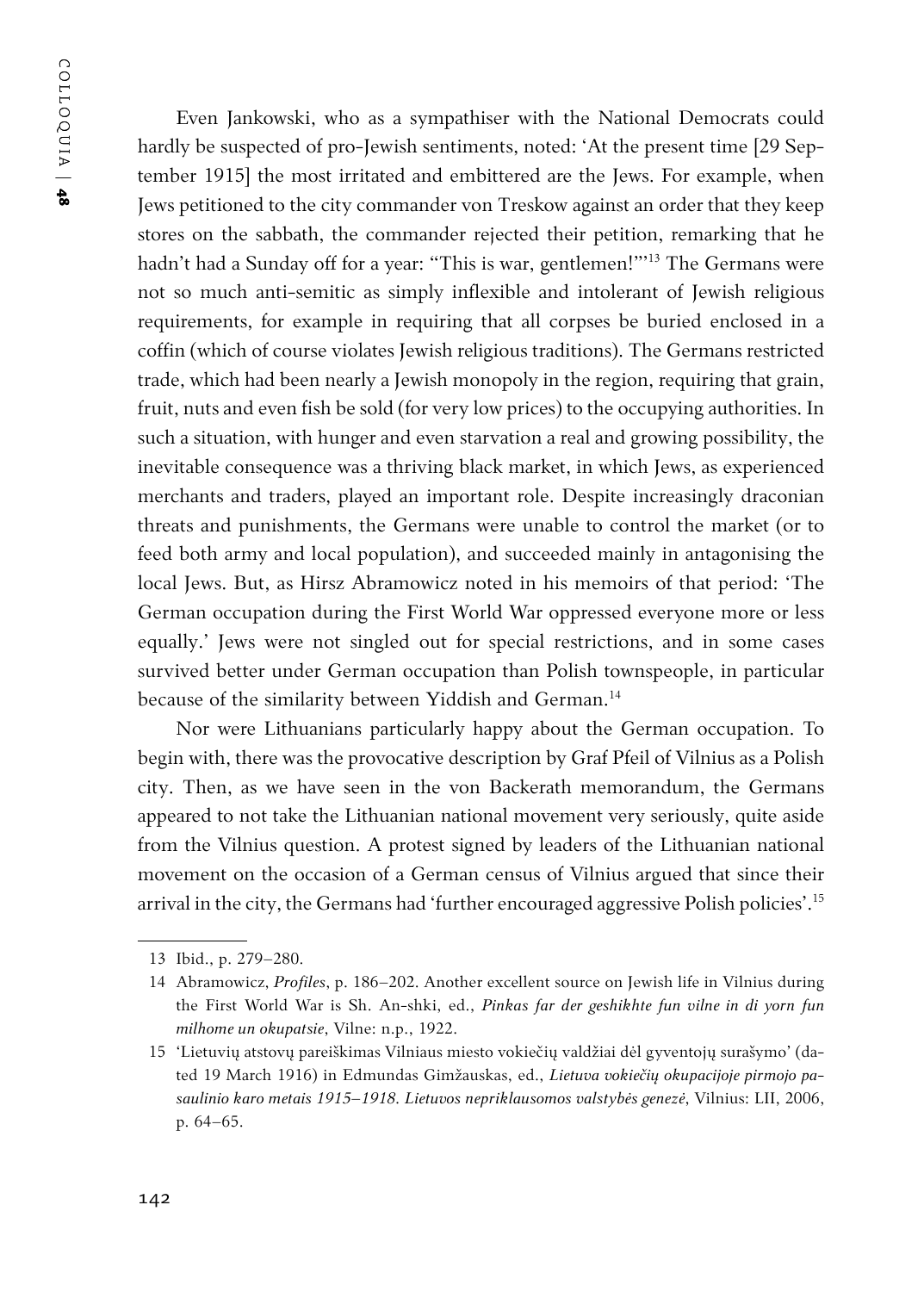A year later, in the summer of 1917, one of the foremost Lithuanian leaders, Dr Jonas Basanavičius, penned a pamphlet in which he documented the sufferings of Lithuanians under German occupation, from peasants having their land and produce confiscated, to the spread of disease occasioned by chronic hunger, and germs introduced by German soldiers, to attempts to 'germanise' Vilnius by putting up German-language signs in the city.<sup>16</sup> In short, at least as early as 1916, the Lithuanians were just as dissatisfied with the German occupation as their Polish and Jewish neighbours were.

In great part, the dissatisfaction stemmed from the terrible economic situation of the period. As we have seen, the disruptions of trade caused by war, combined with the German army's enormous requirements for foodstuffs, meant that hunger threatened the general population as early as 1916 (and only got worse after that point). It was decreed that local merchants were obliged to accept both German and Russian currencies (at the exchange rate, favourable to the Germans, of first 1.5 marks to a ruble, later put up to two marks to the ruble).17 A new 'ostrubel' was also introduced, in an effort to prop up money supply, but locals with anything to sell (usually illegally, as the Germans had forbidden or strictly regulated nearly all trade) were increasingly unwilling to accept the German script. Requisitions of grain, fruit, meat, horses (for haulage), potatoes, and essentially any other food items, were frequent, onerous, and never coordinated, leading to extreme frustration bordering on despair on the part of landowners and peasants.<sup>18</sup> These highly restrictive policies had both economic and political outcomes, both very negative. Economically, the German attempt to seize total control over the economy meant that peasants and landowners had little incentive to produce foodstuffs, which would lead to dire shortages in late 1916 and 1917. Politically, the German restrictions alienated every national group, so that by 1917, the initial at least potentially favourable attitudes toward the Germans on the part of (at least) Lithuanians and Jews, and to a lesser extent Poles, had been almost totally extinguished.

<sup>16</sup> Dr J. Basanavičius, *Iš lietuvių gyvenimo 1915–1917 m. po vokiečių jungu*, Vilnius: Švyturio, 1919.

<sup>17</sup> LMAB, F23-23, ll. 16, 153. In general on the currency policies of the period, see Borys Paszkiewicz, ''Ostrubel' i 'Ostmarka.' O pieniądzu okupacji niemieckiej na Litwie', *Biuletyn Numizmatyczny*, Vol. 7 (1982), p. 130–134.

<sup>18</sup> On the economic policy of the Germans, see Gerd Linde, *Die deutsche Politik in Litauen im ersten Weltkrieg*, Wiesbaden: Otto Harrassowitz, 1965, p. 52–68; and Glaser, *Okupacja niemiecka*, p. 131–142 ('Rekwizycje i kontrybucje').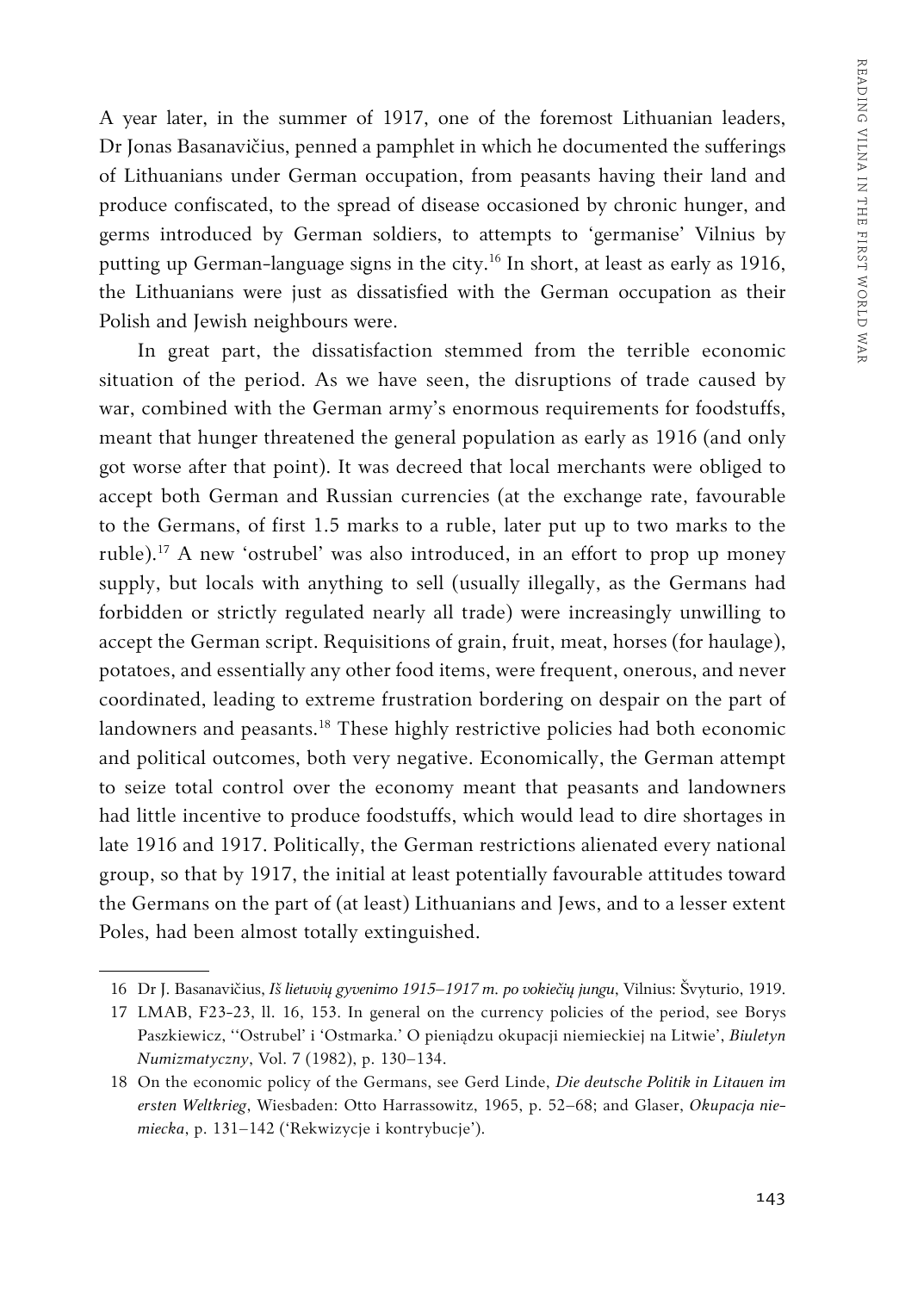In cultural policy, the Germans early on adopted a seemingly liberal line. A decree of December 1915 stated explicitly that: 'The language of instruction should be the mother tongue [of the pupils].' The same decree forbade the use of Russian as a language of instruction (though the language could be taught as a subject in secondary schools, and it was specifically noted that 'Weissrussisch' was *not* Russian, and thus could be used), and expressed the expectation that: 'As soon as possible, all educators [*Lehrpersonen*] will acquire a knowledge of the German language.'19 Pukszto points out that by the end of 1915, there were four Polish gymnasia (high schools), eight 'partial' gymnasia (with only a four-year course), and 30 elementary schools operating in Vilnius. These Polish schools together enrolled over 5,000 pupils.<sup>20</sup> On a practical level, Jewish schools continued to operate, with the main change that Russian-language schools now switched over to Yiddish or Hebrew. The Germans frowned on the use of Yiddish in schools, and attempted to introduce 'pure' German, but with indifferent results.<sup>21</sup> There was no restriction on Lithuanian-language schools in Vilnius, and a 'People's University' with lectures in Lithuanian was set up in the city.22 The Germans undercut, however, any Lithuanian gratitude, by later forbidding the 'People's University', and their unsubtle efforts to force schools to serve the German cause (both in the sense of propagandising local populations and as germanising centres) further antagonised members of all nationalities.<sup>23</sup> Liulevicius concludes: 'Ultimately, schools policies were another failure, for natives fell back on a tradition of clandestine schooling, and education became a focal point for sullen resistance.'24

22 Klimas, *Dienoraštis*, p. 79, 88.

<sup>19</sup> LMAB, F23-23, ll. 120–124; in general on the legal situation of schools under German occupation, see Glaser, *Okupacja niemiecka*, p. 143–148 ('Szkolnictwo').

<sup>20</sup> Pukszto, 'Wilno pod koniec roku 1915', p. 50–52.

<sup>21</sup> Abramowicz, *Profiles*, p. 203.

<sup>23</sup> The order forbidding any kind of university course in Vilnius was issued on 19 February 1916. The document is given in Lithuanian translation in *Lietuvos TSR istorijos šaltiniai*, Vilnius: Mintis, 1965, p. 558.

<sup>24</sup> Vejas Liulevicius, *War Land on the Eastern Front*, Cambridge: Cambridge University Press, 2000, p. 127.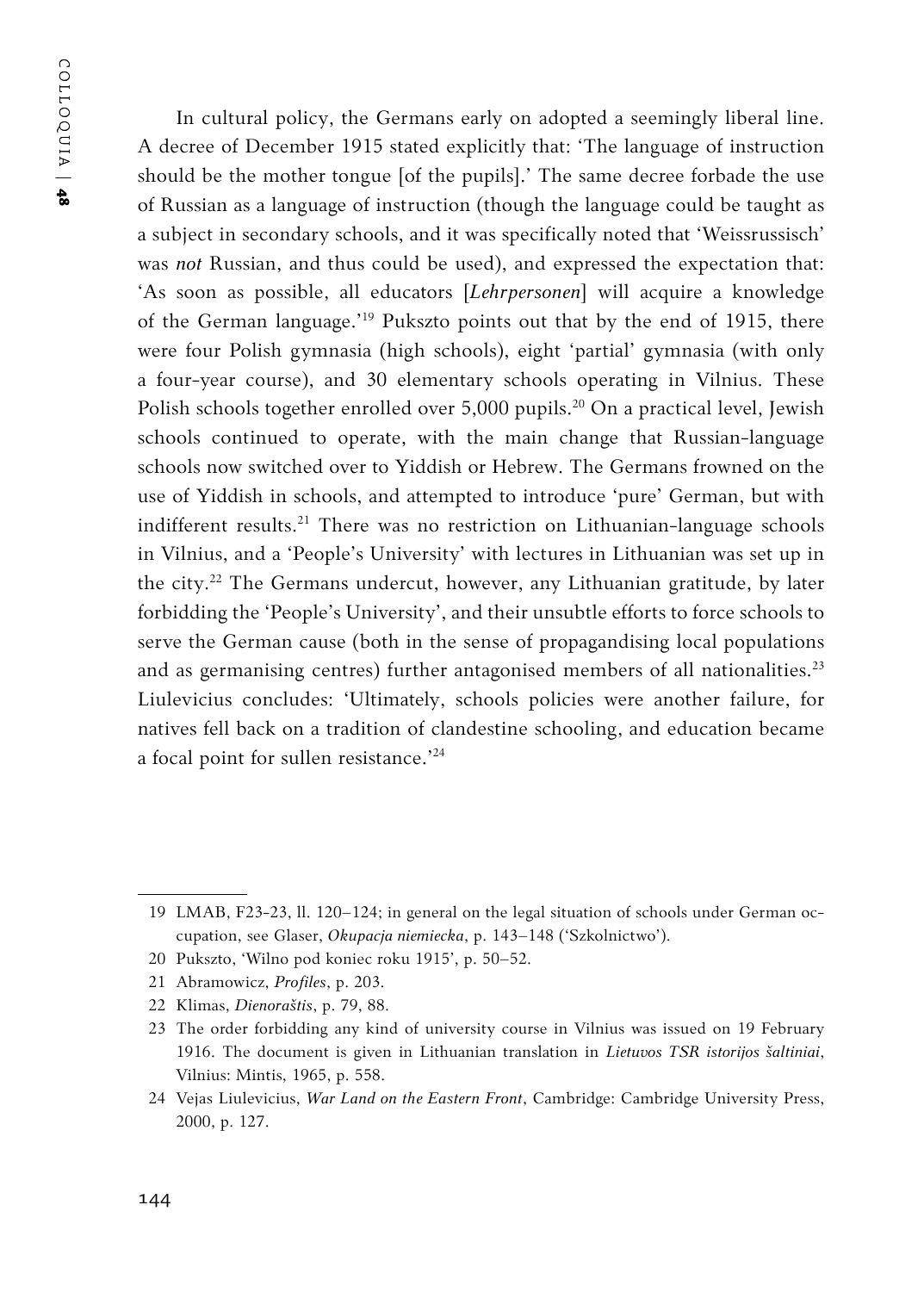#### **War fatigue and German Kulturarbeit, 1916–1917**

By the end of 1915 at latest, few inhabitants of Vilnius could have any illusions about the nature of the German occupation. The primary consideration for the German occupiers was serving the war effort. They were on the whole uninterested in restricting language use (except for outlawing the teaching of Russian), but they also did not expend resources for this purpose. Like good Prussians, these administrators expected local residents to pay taxes, surrender a good deal of their produce to feed German soldiers, and to remain quiet. Given the hard conditions of life in Germany itself, one could hardly expect provisions and everyday life to be easier in occupied territories. At the same time, the Germans did sponsor a surprising number of cultural events, publications, concerts, and the like. We will consider these under the rubric of *Kulturarbeit*.

In 1916, the population of Vilnius was exhausted and hungry, unhappy with the German occupation, and longing for peace. Conditions would only deteriorate the following year. The 1917 revolutions in Petrograd only complicated the situation, the first (in March, new style) appearing initially to invigorate the Russian war effort (and allowing Woodrow Wilson to bring in the USA on the Allied side), but by year's end knocking Russia out of the war. On the level of everyday life, however, the 'sullen resistance' mentioned by Liulevicius continued with little change. In 1916, inhabitants of the German-occupied Ober Ost had endured compulsory labour duties, confiscation of crops and horses, new taxes on everything from dogs to matches, and the forbidding of private citizens from fishing, trading in foodstuffs of any kind, and owning bicycles (which were confiscated by the Germans). In 1917, belts were further tightened, with the introduction of new taxes on salt, new confiscations of horses and crops, and the German authorities' decision as of 24 July 1917 not to accept Russian rubles any longer.

An indication of the widespread misery in Vilnius was the steep drop in the city's population, from over 200,000 at war's beginning, to around 139,000 by September 1917. Of these, 110,000 were being fed (sparsely) in the 130 public soup kitchens set up by citizens' committees in the city.25 Help from international charities and assistance from relatives in North America were further restricted after the American entry into the war in April 1917.

<sup>25</sup> Ruseckas (ed.), *Lietuva Didžiajame Kare*, p. 16–23.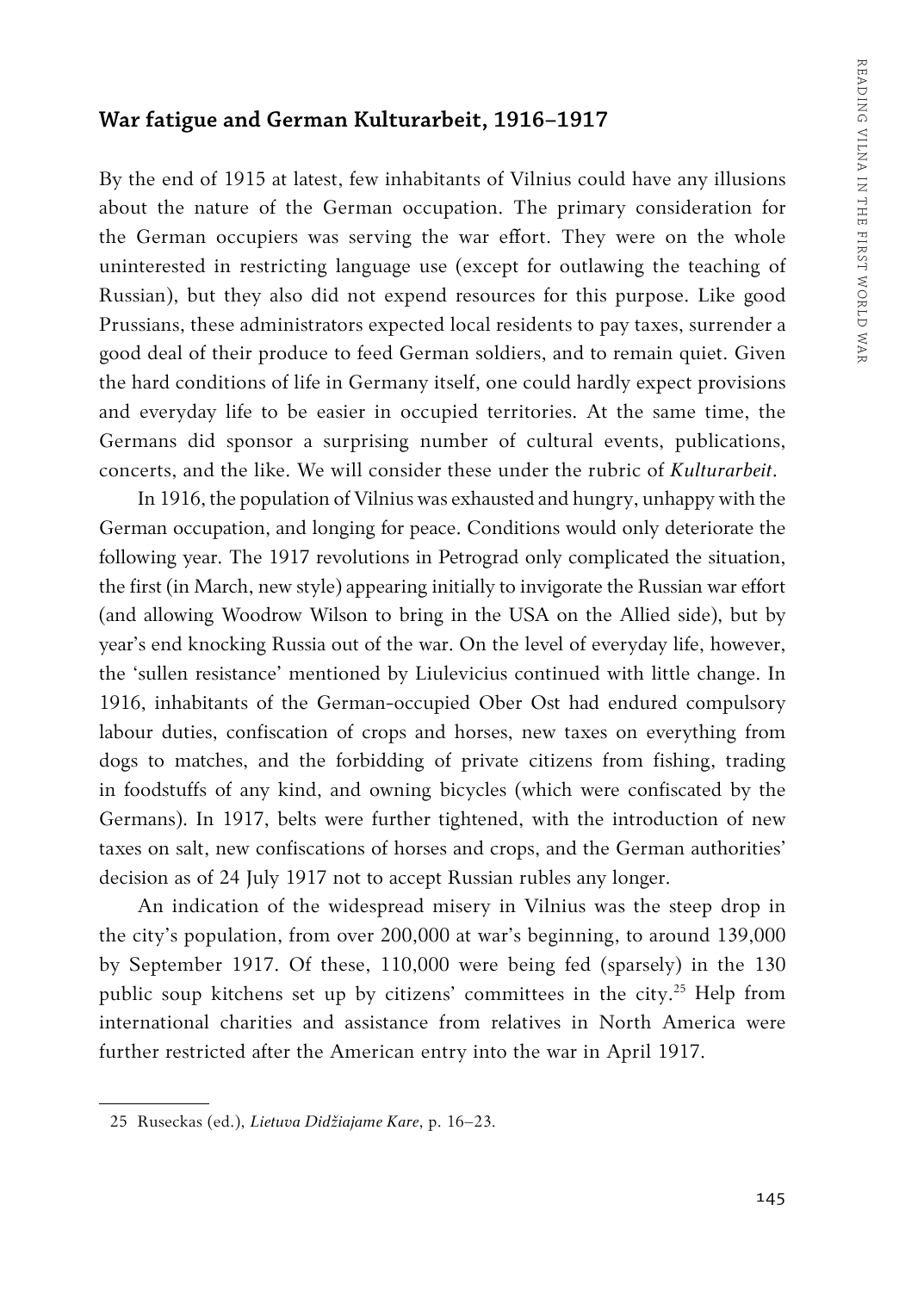Both anecdotal and statistical evidence shows that 1917 was the single worst year of the war for all Vilnius residents, regardless of nationality. Among Jews, for example, mortality in 1917 was over three times higher than in the prewar period, while births plummeted to less than one third of the  $1911-1913$  figures.<sup>26</sup> Among Polish residents, mortality in the first three months of 1917 was over double 1915 figures, and a Polish report on the state of the city in the spring of 1917 argued that the combined effect of requisitions, forced labour, and increased taxes was 'simply the annihilation of the country (*zagłada kraju*)'.27 The diary of the Lithuanian writer Liūdas Gira for February and March 1917 is full of complaints of the cold (and that with inadequate heating children would not show up for school), and steadily increasing prices for every kind of food.<sup>28</sup> Haikl Lunsky probably put it best when he wrote just after the war that, while the year 1914 had been filled with the wails and moans of families as their young men were taken from them for the war effort, by 1917 no one even had the energy to whimper any more.<sup>29</sup>

And yet cultural and political life, of a sort, continued during this dismal year. As we have seen, Liūdas Gira continued, despite badly heated classrooms, to teach Lithuanian to children. Several newspapers in German (*Wilnaer Zeitung* and *Zeitung der X. Armee*), Lithuanian (*Dabartis*, and from the autumn of 1917 *Darbo Balsas*), Polish (*Dziennik Wileński*), Belarusian (*Homan*), and Yiddish (*Letste nayes*) continued to appear, and even increased circulation numbers.<sup>30</sup>

German occupiers too were captivated by the city. In a fascinating chapter of his book on Oberost, Vejas Liulevicius attempts to trace what he calls the 'Mindscape of the East' that the Germans created during this period. The Germans produced a remarkably large body of published texts on the eastern territories they occupied, even before 1918. Liulevicius sees several factors predominating in their discourse of the 'new eastern lands', including vastness/

30 Marija Urbšienė, *Vokiečių karo meto spauda ir Lietuva*, Kaunas: Spaudos fondas, 1939, p. 41–43.

<sup>26</sup> Cemach Szabad, 'Ruch naturalny ludności żydowskiej w Wilnie w ciągu ostatnich lat 18-tu (1911-1928)', *Księga pamiątkowa I Krajowego Zjazdu Lekarskiego 'TOZ-u'*, Warsaw: Nakładem Centralu Tozu, 1929, p. 83–85.

<sup>27</sup> 'Referat o ogólnem połozeniu miasta' (spring 1917) in *Litwa za rządów ks. Isenburga*, Cracow: Nakładem Krakowskiego Oddziału Zjednoczenia Narodowego, 1919, p. 42–54.

<sup>28</sup> Liudas Gira, 'Vilniaus gyvenimas po Vokiečiais, 1917 m.', *Mūsų senovė*, Vol. 2, No 3, 1922, p. 410–422.

<sup>29</sup> Haikl Lunsky, *Me-hagheto havilnai: tipusim ve-tslalim*, Vilna: Agudat ha-sofrim veha-zhurnalistim ha'ivriyim veVilna, 1921, p. 7.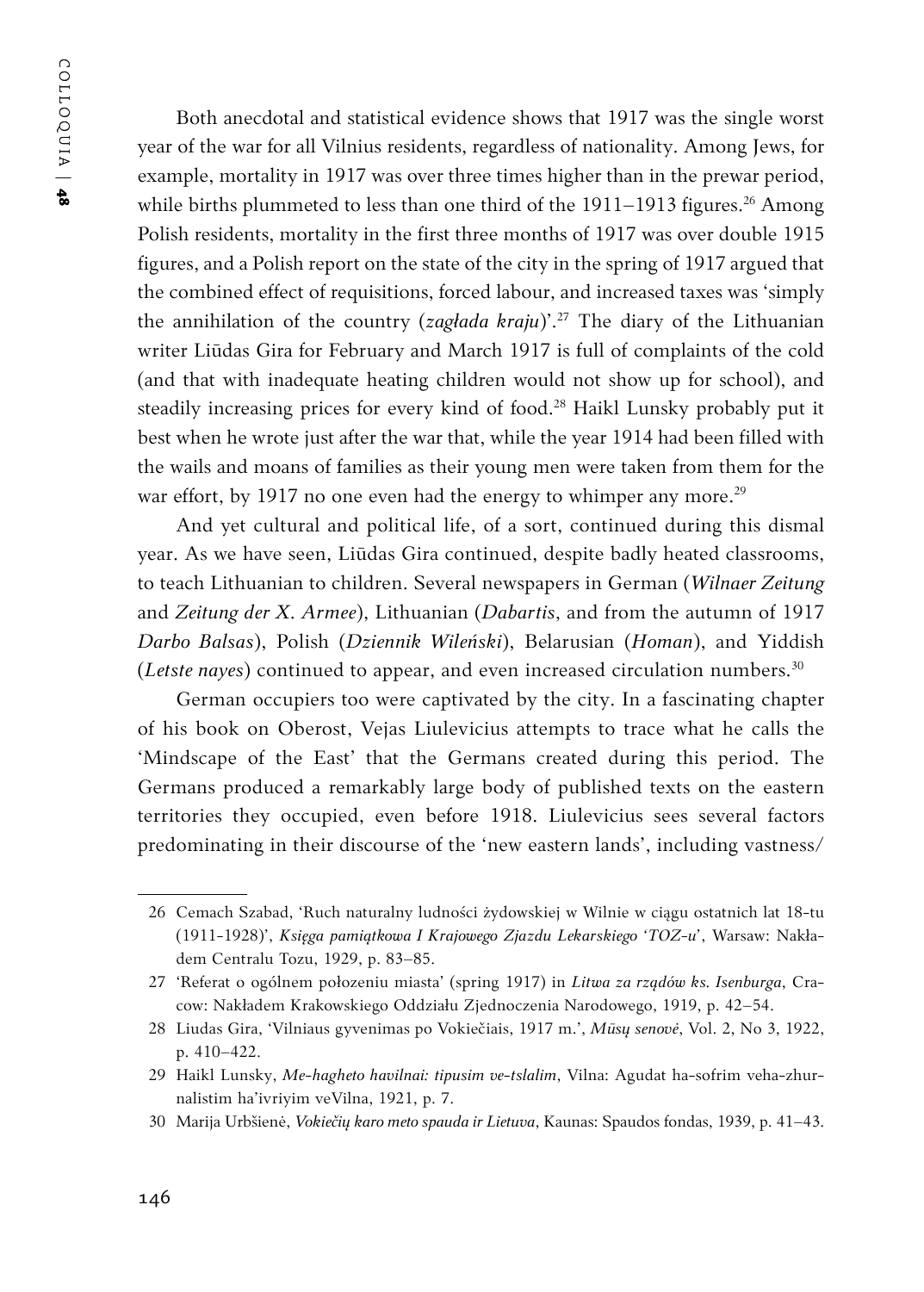emptiness, filth, disorder, menace, *Unordnung*, and interesting but primitive peoples. According to his interpretation of these texts, the Germans saw their role in 'straightening out' (both metaphorically and literally) these lands, cleaning them up, and bringing them *Kultur*. 31

Looking more narrowly at contemporary German writings focusing on Vilna, we find precisely the same tropes and 'cultural tasks'. Paul Monty's popular guidebook for soldiers, published first in serial form (in *Wilnaer Zeitung*), then as a booklet (and already in its second edition by 1916), reflects this situation. 'Paul Monty' was the pseudonym of Paul Fechter, a writer and editor who had published the volume *Expressionismus*, on the art movement, just before the war. He came to Vilna in the autumn of 1915. The Canadian-Lithuanian historian and cultural critic Laimonas Briedis points out that the title of Monty's guidebook, *Wanderstunden*, obviously echoes *Wanderjahre*, both in the sense of Goethe's famous novel, more broadly referring to a young man's 'apprenticeship' to some kind of trade, and, indeed, to the adult world in general. Whether or not one accepts Briedis' interpretation of this guidebook as a document in the mode of Expressionism, one cannot deny that Paul Monty (Fechter) was an important and engaging writer, and was himself directly influenced by this artistic movement.<sup>32</sup>

The very first words of the guidebook emphasise the exotic, crooked and disorderly nature of the city: 'The streets and alleys are crooked and unplanned. The eye seeks in vain for a rational, logical sense of the urban organism.<sup>333</sup> The alien use of space is emphasised when the author comments on the strange placement of the railway station, essentially cut off from the city (the Old Town, that is), without even a proper road connecting the two. As for the city's squares and places, these are also peculiar: 'Cathedral Square' is not a 'square' at all, but a park, and 'Lukischplatz' is rather sniffingly dismissed as 'in fact only raw material for a square [*Platz*], set out with a truly Russian waste of space without any clear organisation of that space, without any reference to the surrounding buildings, more a vacant lot than a living part of the city'.<sup>34</sup> Once again, clearly reflected is the author's sense of unease with disorderly space, lacking proper limits, connections and form.

<sup>31</sup> Liulevicius, *War Land*, p. 151–175.

<sup>32</sup> Laimonas Briedis, 'Įvadas', in: Paul Monty [Paul Fechter], *Vilniaus kelrodis. 1918-ųjų miesto veidas*, Vilnius: Lietuvos rašytojų sąjungos leidykla, 2018, p. 5–47.

<sup>33</sup> Paul Monty, *Wanderstunden in Wilna*, 3rd ed., Wilna: Verlag der Wilnaer Zeitung, 1918, p. 9. 34 Ibid*.*, p. 12–15.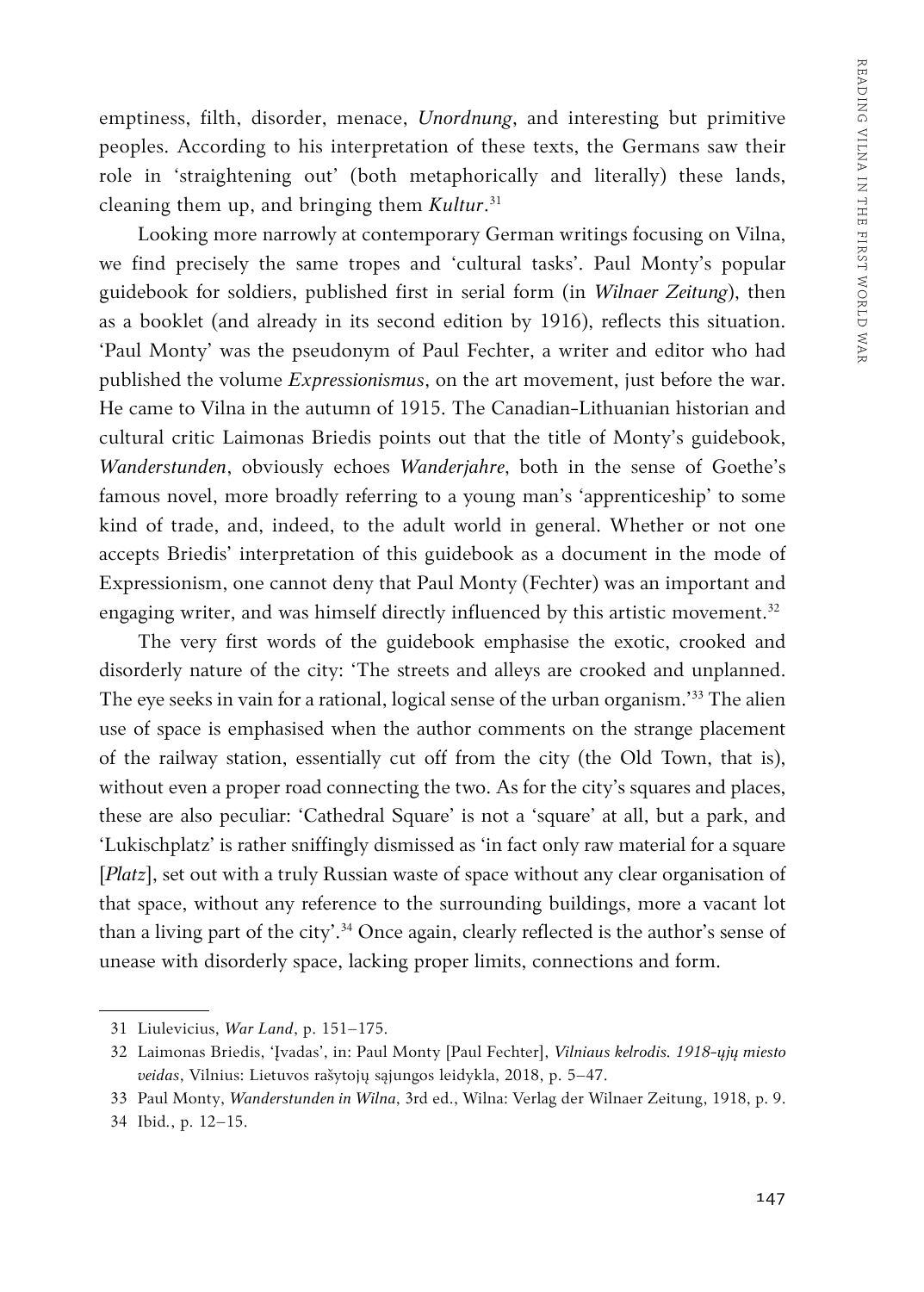COLLOQUIA | COLLOQUIA | 48

Monty took particular interest in describing the Jewish population of Vilnius. Starting with the main thoroughfare of the Jewish part of town, 'German Street' (Nemetskaia, Vokiečių), the guidebook describes the many signs 'in the most impossible German, offering the broadest possible array of items for sale'. The 'impossible German' almost certainly reflected attempts by the local Jews (who would in any case have made up the majority of retail traders in Vilnius) to fashion their native Yiddish into 'proper' German. Similarly, in front of the railway station, travellers are accosted by individuals with Yiddish accents (*schennes Zimmer?*) offering meals and lodging.<sup>35</sup>

The Jewish part of town (ghetto) is described in some detail. 'As on an island in the sea, the people of Israel live on their own streets, just like long ago, in the middle of the large city Vilna.' Tradition and piety predominate in this 'city within a city'. A description of the crowded, narrow, and not particularly hygienic conditions in this quarter merits quotation:

A dark cloud appears to hover over these roofs, no matter what the weather. Walking in these gloomy streets arouses claustrophobia in a western person [i.e. a German]. All senses rebel against the stroller's impressions. The eye sees misery, the ear hears dissonant sounds, and the nose, oh the nose!, the nose has very good reason to feel personally insulted. Endless numbers of tiny stores line the streets, offering everything possible for sale. Everywhere one looks there are hawkers and children underfoot. Only on *shabbes* do the stores close and the hubbub on the street dies down. But finding the Great Synagogue is no easy matter as 'it hides itself' amid a warren of little streets and tiny courtyards, each harbouring another small prayer house. Here, within a few steps, all the necessities of Jewish life are available: places to buy and sell, places to pray, a bathhouse, and a large library (the famous Straszun library).<sup>36</sup>

Despite the jocular style, we again see the menace of disorder, filth 'insulting the nose', the confusion of countless twisting alleys, and the impossibility of gaining a clear image of the whole. The Jewish part of Vilnius is only the most disorderly, exotic and alien quarter; the entire city's charm for the German soldier-tourist lies in its exoticism and vaguely dangerous confusion.

<sup>35</sup> Ibid*.*, p. 19, 30.

<sup>36</sup> Ibid*.*, p. 59, 61–67.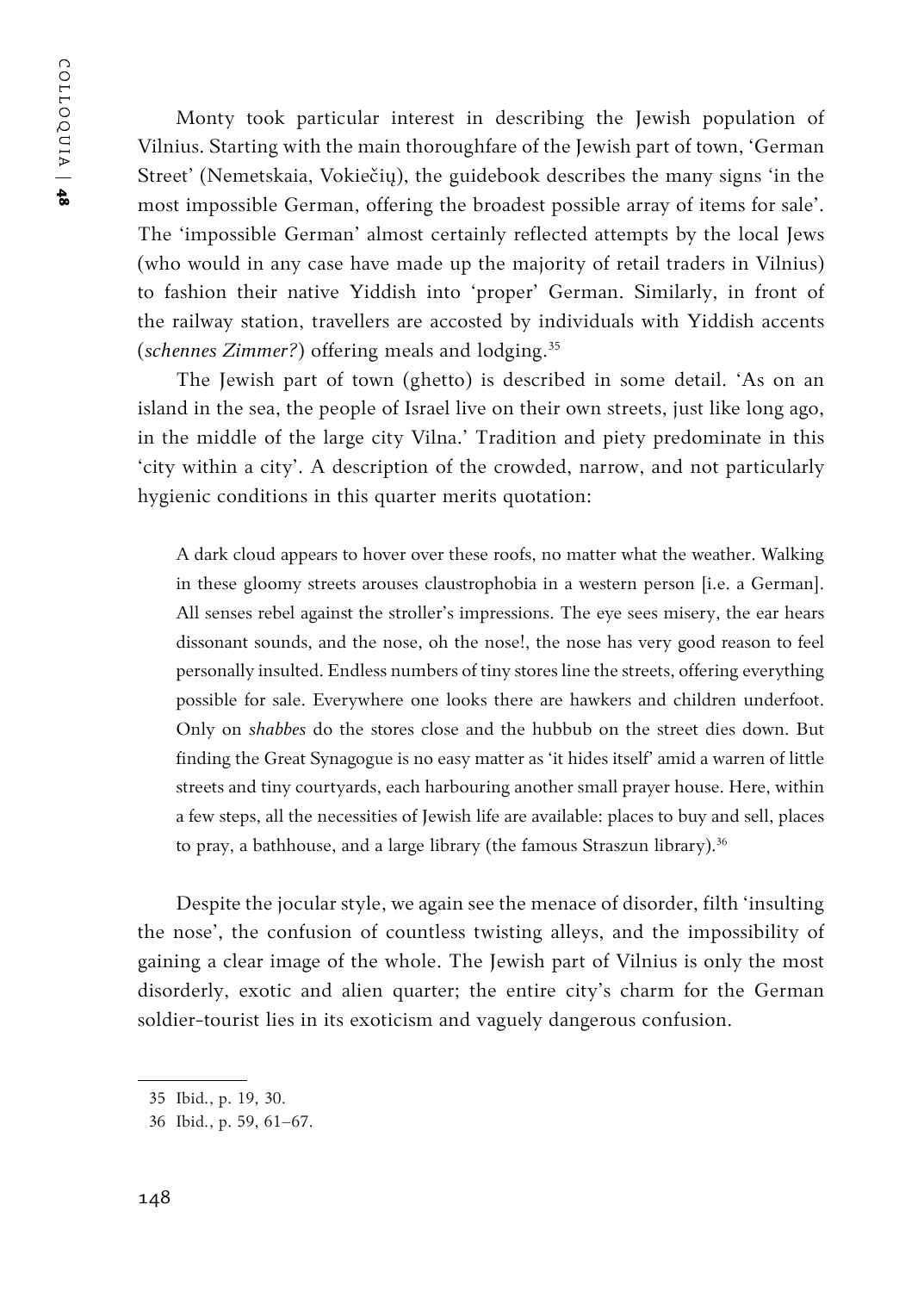The boundary line between order and chaos is set down clearly in the guidebook: an imaginary line dividing the railroad station from the rest of the town. Order reigns in the station: 'The railway station does not belong to the city. It serves the occupying power.<sup>'37</sup> But as soon as one ventures out from the station, the foreign world of Jewish hucksters, crooked streets, mud and disorder begins. A remarkable feature of Monty's guidebook is its almost total lack of human figures, aside from a few Jewish merchants. The Catholic churches of the city are described, but without any reference to their (mainly) Polish congregations, or to the Lithuanian peasants who came to the city to work as servants and labourers. To be sure, the guidebook genre encourages the privileging of permanent objects (churches, statues, squares, monuments) over humanity, but reading Monty's guidebook one would literally not know what languages the inhabitants of this city spoke. Perhaps acknowledging the culture of Vilnius' inhabitants would run counter to the 'exotic' tone of the guidebook.<sup>38</sup>

The year 1918 began with German victory on the Eastern Front, and ended with the crushing (though later denied) defeat of Germany by the Western powers. While traditionally the First World War ends with this year, in Vilnius and elsewhere east of the River Odra, war conditions continued for at least two more years, making 1918 not the war's final year, but a period of transition from a relatively stable situation to one of near chaos. The German signing of an armistice officially ending the war on 11 November 1918 was thus something of a non-event in Vilnius and neighbouring regions.

The city's economic misery continued unabated, as the political situation seemed to spiral out of control. With the Kaiser's abdication and the signing of the armistice agreement in November 1918, the German troops in Vilnius found themselves in an impossible situation: in principle, stationed in a foreign land serving a government that no longer existed, surrounded by incomprehensible nationalist struggles, and threatened by foreign intervention from east (the Red Army) and west (Poland). The Germans remained in Vilnius for some weeks

<sup>37</sup> Ibid*.*, p. 29.

<sup>38</sup> A shorter and rather less poetic guidebook to the city for German soldiers concentrated more on practical advice, giving two walking tours, with the admonition '*Die Heimat kann dir Wilna nicht ersetzen; trachte jedoch, es kennen zu lernen, halt die Augen offen, so wirst du dich heimischer fühlen*.' *Ich weiß Bescheid. Kleiner Soldatenführer durch Wilna*, Wilna: Verlag Zeitung der 10. Armee, 1918. http://www.ub.uni-heidelberg.de/helios/digi/feldzeitungen.html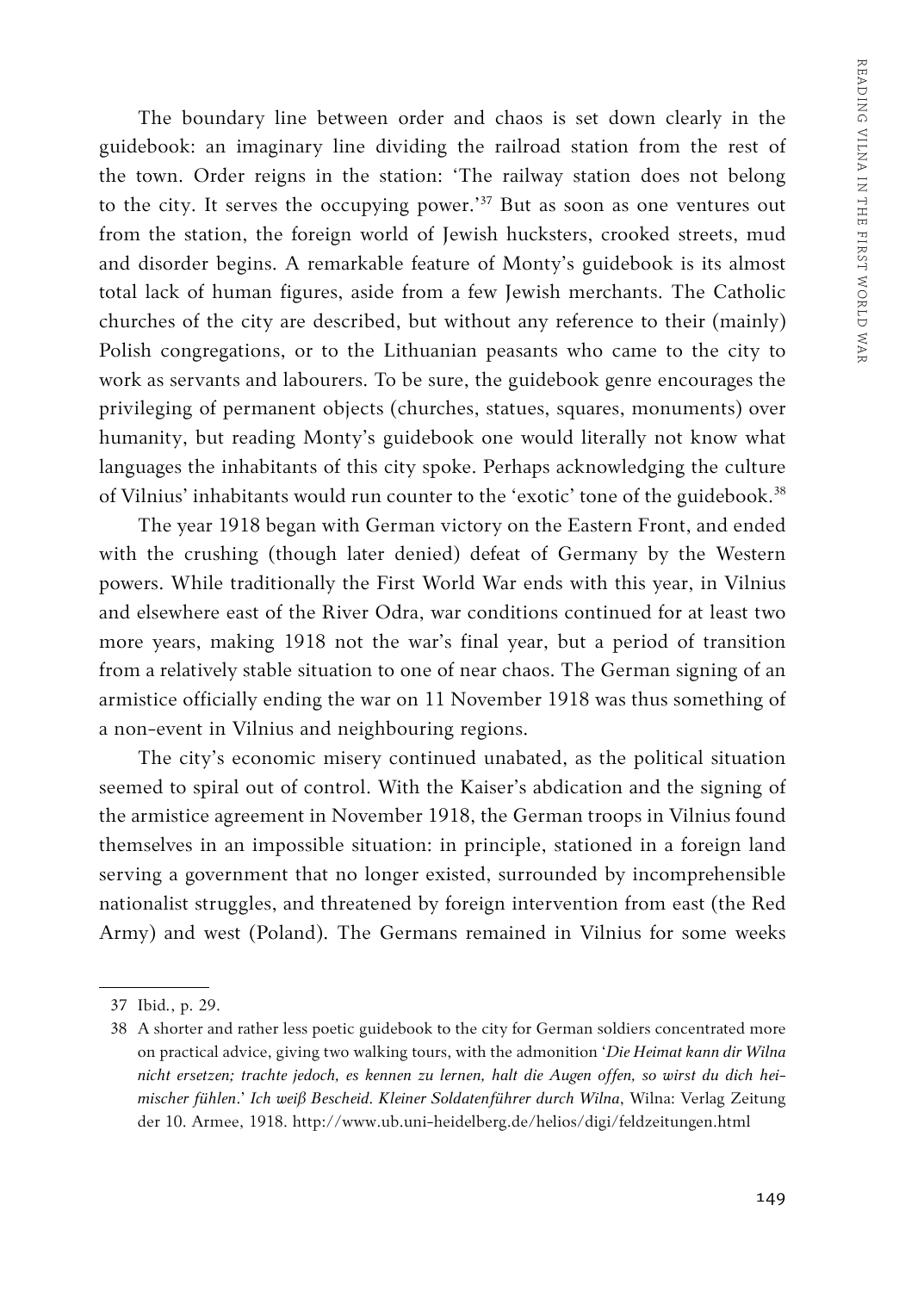longer, evacuating in mid-December, though the soldiers of the 10th Army elected their own council (Soviet/Rat) in November 1918.<sup>39</sup>

The war did not really end for Vilna until 1921, and one could even argue that the period from late 1918 to 1920 exceeded even 1915 to 1918 in chaos, misery and economic dislocations. The city became a pawn between Soviet, Lithuanian and Polish power, with the Poles winning out in the short run (from October 1920). In 1939, Lithuania would 'win back' the city (from the hands of Stalin), then Vilna would become part of Soviet Lithuania (with the horrible hiatus of the Nazi occupation) from 1940 to 1990. And after 1990, the city, now properly termed 'Vilnius', became capital of the independent Republic of Lithuania. Unfortunately, after the Second World War, the city's Jewish community was a mere shadow of the vibrant prewar Vilna. But that sad transition goes beyond the boundaries of this paper.

# **Conclusions**

The years of the First World War were devastating for Vilnius. In a sense, the city would never recover, or, at least, it would recover as a different city. During the period 1914 to 1921, Vilnius experienced numerous changes of power: from Russian to German to a confused period of struggle between Lithuanians, Poles and Soviet forces. Still, while the city itself decayed from military occupation and lack of maintenance, and while the population went hungry, national movements within the city became better organised, anticipating the struggles for sovereignty that would explode once foreign occupiers had withdrawn. Looking at the city in early 1914 and again in 1922, one notices the reduction of the city's population, and in particular its Jewish community (mainly because of emigration and the generally high death rate). However, that Jewish community remained strong enough to play a significant role in the interwar Polish city of Vilnius. That story, however, must wait for another occasion.

> Received 2020 03 01 Accepted 2021 11 01

<sup>39</sup> Liulevicius, *War Land*, p. 214–219.